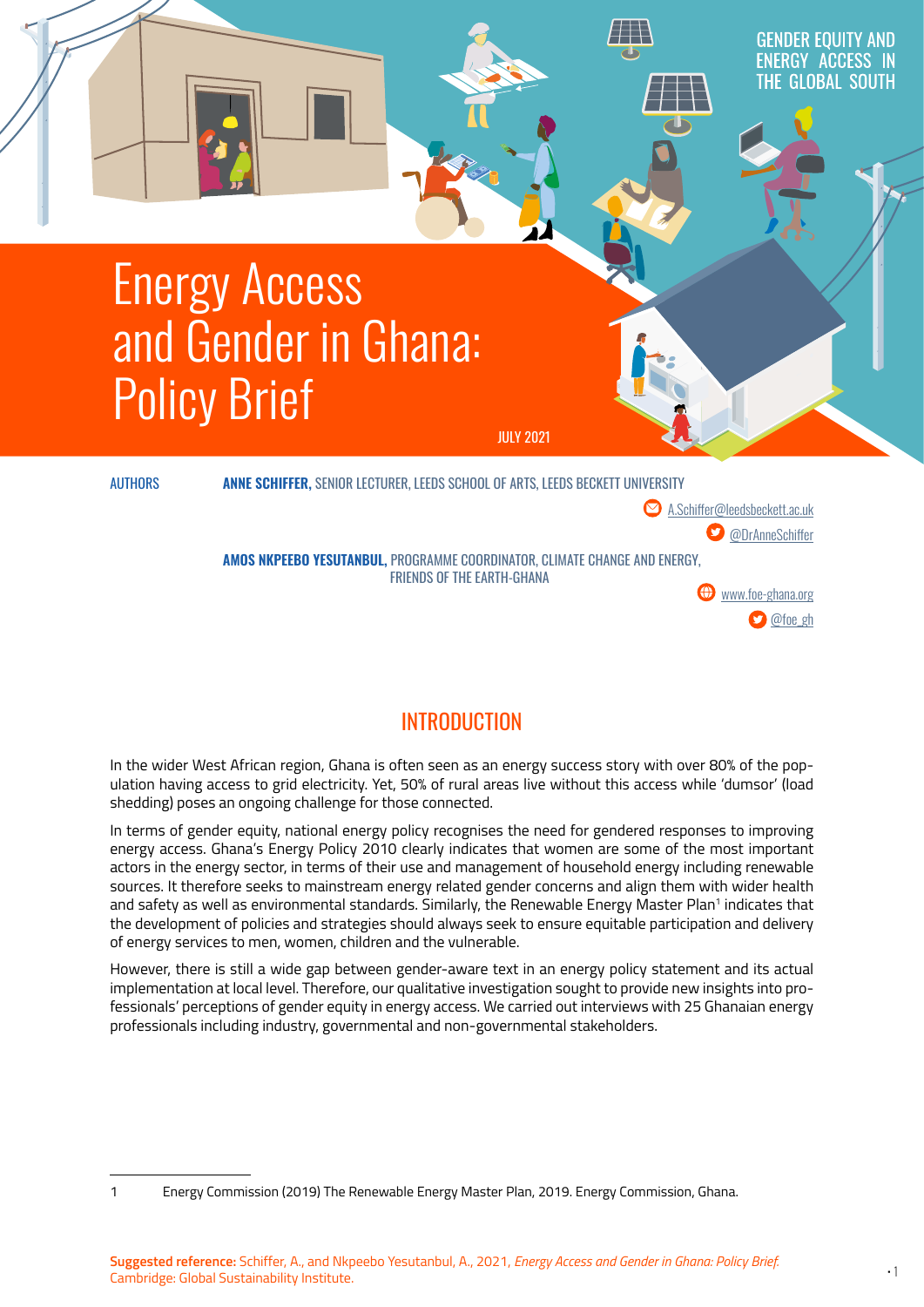## CHALLENGES FOR POLICY

- There is a strongly perceived gap between national gender mainstreaming policy and how this translates into local decision-making.
- Despite their central role in domestic energy consumption, women's involvement in energy related policy making and planning is minimal. Subsequently, less attention is paid to women's energy needs.
- Especially in rural contexts, persistent cultural barriers were highlighted as limiting participation of women in local decision making.
- The lack of targeted energy finance is recognised as a major barrier to increasing access to modern energy for women. This lack of access prevents women from making purchasing decisions such as buying clean cookstoves or investing in solar home systems.
- Rural women and those living in urban slums tend to face additional spatial energy inequalities. They are more likely to have lower incomes and face greater challenges in physically accessing energy, e.g. having to travel larger distances to charge phones, limited access to mobility and living beyond grid infrastructure. Yet, energy policies demonstrate little recognition of these spatial inequalities.
- Not long ago, settlements located on Ghana's Lake Volta received small grid systems to provide electricity.<sup>2</sup> However, these island grids are increasingly facing capacity challenges as demand has outgrown local supply. Consequently, energy cannot be used in a way that meets the needs of women, for example to use refrigeration for income generation.
- There is little gender disaggregated data on energy available for decision making. Therefore, policy programming and implementation cannot effectively formulate actions that promote gender equity.
- An estimated 75% of the Ghanaian economy is informal, with women constituting the bulk of the sector. This means they are not connected into the national energy related development framework, leaving energy needs unmet. This systemic structural issue has been exacerbated during the COVID-19 pandemic<sup>3</sup> and is a key barrier to equitable energy access and economic recovery.

## RECOMMENDATIONS FOR POLICY AND PRACTICE

**Build capacity and resourcing of local decision makers:** Local government structures including Metropolitan, Municipal and District Assemblies (MMDAs) need to be better equipped in identifying, communicating and addressing gender inequities in energy access. This includes training for key staff as well as resourcing to implement practical interventions.

**Ensure a balanced gender representation in government structures:** Across all levels of government better representation of women (including rural women) will ensure their needs are reflected in policy and implementation programs and that gender equality becomes integral to achieving just energy transitions. Quotas or similar interventions should be explored.

**Create targeted energy finance for women:** lack of access to adequate finance poses a barrier when women require access to larger sums of money to invest in energy hardware such as solar home systems. This can be further compounded in patriarchal homes where women depend on their husbands for outgoings. Targeted energy finance for women to enable better purchasing decisions is needed to overcome socio-cultural and economic barriers. This can be made available via government or non-governmental organisations.

**Develop target action to address spatial inequity:** rural women and those that live in slums on the fringe of urban areas have to overcome additional challenges when it comes to energy access. Improving access for these women requires effective decentralisation of energy production and distribution systems, addressing the specific context in which they are situated. This includes responding to local energy consumption practices, addressing the causes of economic disadvantages and improving supply chain issues, including seasonal access challenges.

<sup>2</sup> For example, see:<https://www.ippmedia.com/en/news/electrifying-lake-volta-islands-ghana>

<sup>3</sup> Akuoko, P.B., Aggrey, V. and Amoako-Arhen, A. (2021) Ghana's informal economic sector in the face of a pandemic. Social Sciences & Humanities, 3.<https://doi.org/10.1016/j.ssaho.2020.100094>